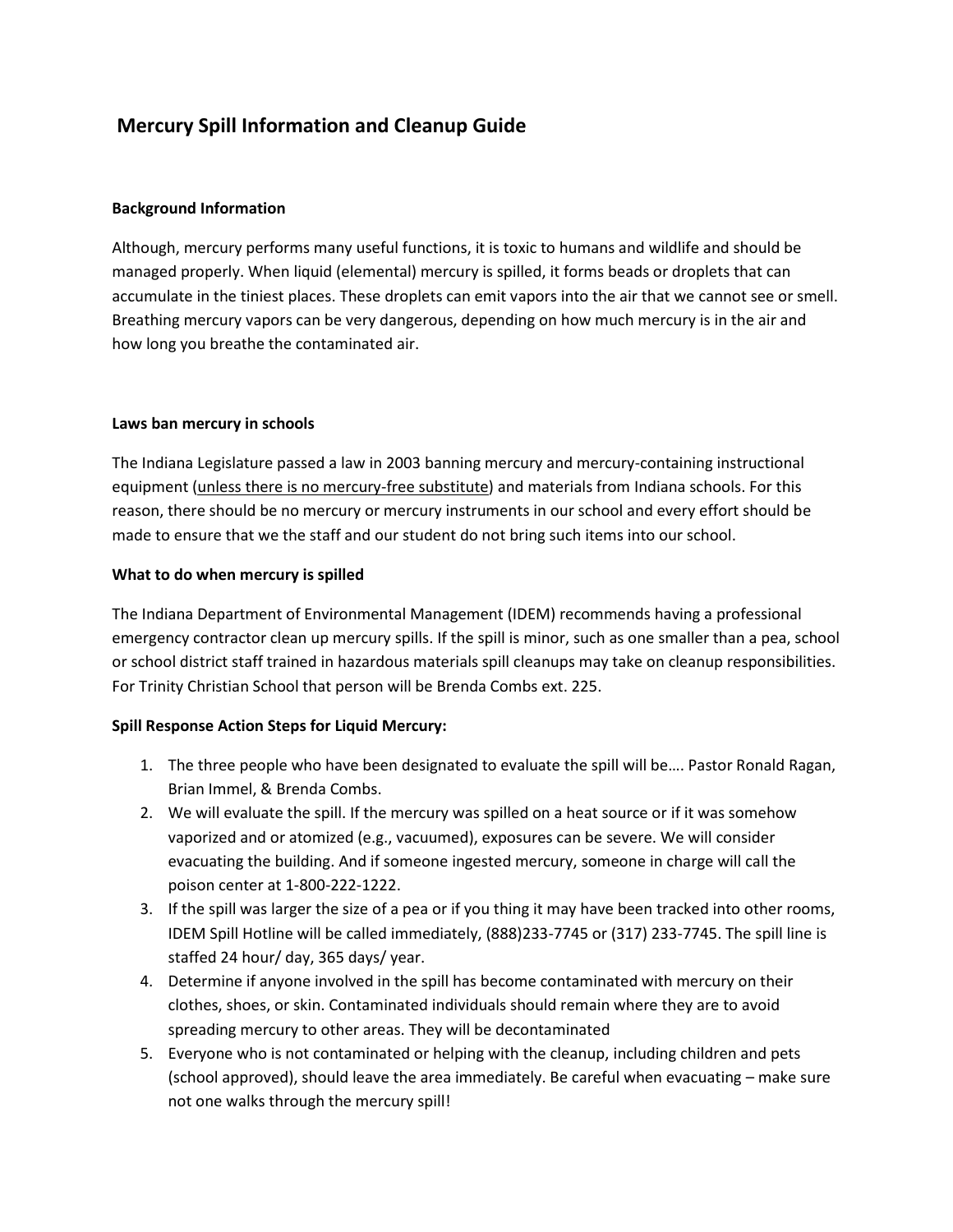- 6. Immediately open the room's outside windows and exterior doors to provide ventilation.
- 7. Close off the room from the rest of the building by closing all interior doors and windows. Close all cold-air returns so that mercury vapor is not carried throughout the ventilation system. Turn off fans unless they vent to the outdoors. Use portable fans to blow mercury-contaminated air outdoors.
- 8. Anyone helping to decontaminate individuals or cleanup mercury should put on rubber or latex gloves.
- 9. Help the contaminated individuals remove contaminated clothing and/or shoes very carefully so as to avoid dislodging and spreading attached mercury. Place the contaminated clothing and/or shoes into a rigid container with a lid (or a trash bag may be used as a temporary container). Use the sticky side of a piece of duct tape to carefully remove any mercury that may be clinging to exposed skin. Place the pieces of duct tape with adhered mercury into a sealable baggie and place it in the rigid container with the contaminated clothes. Used gloves should also be placed in the rigid container. Seal the container with the lid. Individuals should use clean clothes and shoes to replace their contaminated items. As soon as individuals are de-contaminated, they should evacuate the area, being careful not to walk through the mercury spill.
- 10. Turn off the ventilation and cooling system to the spill area. If possible, all air ducts to the room should be closed temporarily. Contain any items contaminated with mercury in a rigid container or plastic trash bag. Seal the container with a lid. Take the mercury and other clean up material such as used glove to your local household hazardous waste program for recycling.

**Keep Indianapolis Beautiful 1029 Fletcher Ave. Indianapolis, In. 46203 317-264-7555**

Notes:

- NEVER use an ordinary vacuum or shop vacuum to clean up liquid mercury. Vacuuming mercury will blow vapors into the area, thereby increasing the likelihood of human exposure, and will contaminate the vacuum cleaner. A contaminate vacuum cleaner should be taken to a mercury collection program.
- NEVER use a broom or a paintbrush to clean up mercury. It will break the mercury into smaller beads and further scatter the mercury.
- NEVER use household cleaning products, especially those containing chlorine or ammonia, because they may react violently with the mercury and release toxic gases.
- NEVER allow people whose shoes or clothing may be contaminated with mercury to walk around the school.
- NEVER put mercury in the trash.
- NEVER throw fluorescent or high-intensity discharge lamps in the garbage or trash. These bulbs contain mercury. They will should and will be taken to our local hazardous waste facility.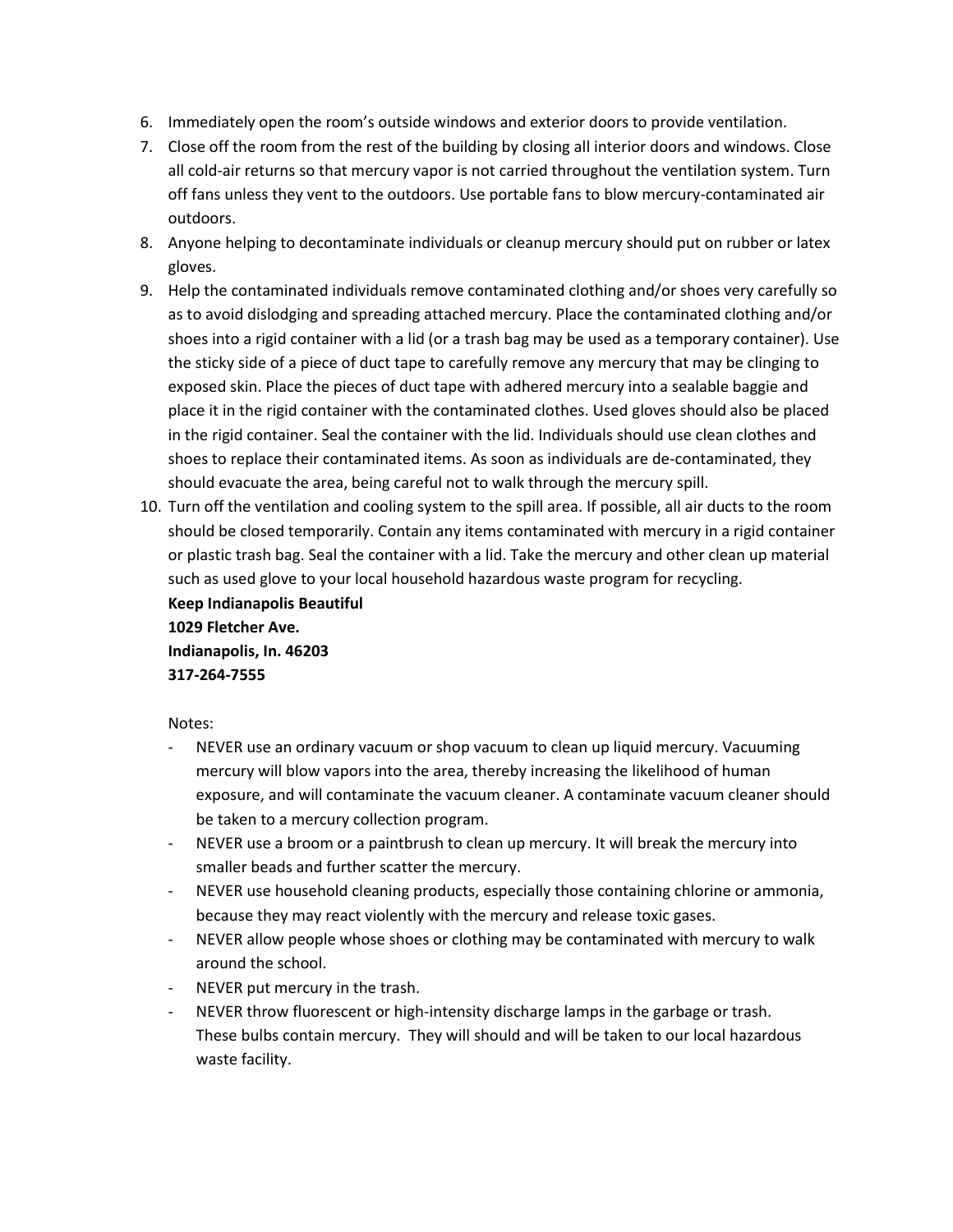- NEVER pour or allow mercury to go down a drain. Mercury becomes lodged in pipes, pollutes wastewater-treatment plants and makes its way to our lakes and streams. There it can contaminate fish and the animals and people who eat them.
- Any total spill of more than a pea-sized bead of mercury is considered a large spill! A spill of this magnitude in a school should be considered very serious! IDEM will be called immediately (888) 233-7745
- If the mercury spill is on a porous surface such as a carpet, or if the mercury droplets are widely dispersed in a room, IDEM hotline will be call for assistance. (888) 233-7745

Most spills of elemental mercury have little potential to create health issues as long as the spill is properly cleaned up and mercury is not tracked to another location.

## **Cleaning up Broken Fluorescent Bulbs:**

Fluorescent tubes, compact fluorescent lamps, and high-intensity discharge lights used for exterior lighting all contain a small amount of mercury vapors. These bulbs should be managed properly by recycling and by never changing bulbs when children are present in the same room. Placing these bulbs in the trash is not recommended and in some instances, may be illegal. New and used fluorescent lamps, which contain mercury, may be stored in custodial areas. Fluorescent bulbs should be recycled whole and unbroken.

**Keep Indianapolis Beautiful 1029 Fletcher Ave. Indianapolis, In. 46203 317-264-7555**

When they break, they should be cleaned up in the following manner:

- 1. Clear the room of all students and staff.
- 2. If more than two bulbs were broken, IDEM hotline will be called (888)233-7745 or (317) 233-7745 for clean up and disposal instructions. If two or fewer bulbs were broken, follow the steps below.
- 3. Open any outside window, close all interior doors and windows, and leave the room for 15 minutes.
- 4. Wear rubber gloves and carefully pick up all glass shards and any remaining powder with duct tape or other sticky tape.
- 5. Wash the area with soapy water using disposable towels and dry the area with disposable towels.
- 6. If a bulb breaks on carpet, follow steps 1, 3, and4. After all visible signs of the bulb have been removed from the carpet, you may vacuum the area.
- 7. Put all glass, tape, disposable towels and vacuum cleaner bag ( or contents of a bagless vacuum ) into a rigid container. Seal the container with a lid.
- 8. Air out the incident room for 12 to 24 hours.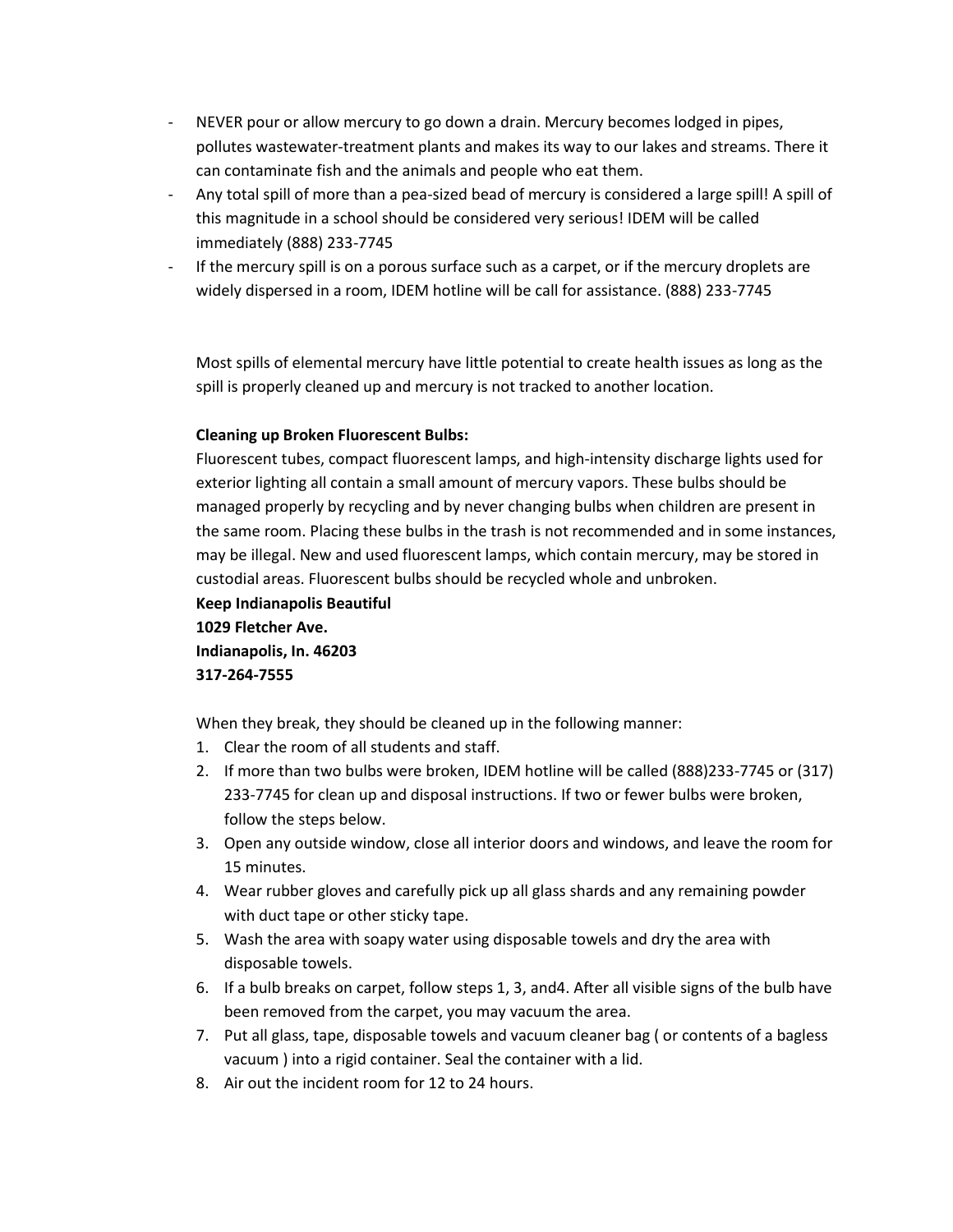**9.** Take the broken bulb and other clean up materials such as used gloves to **Keep Indianapolis Beautiful 1029 Fletcher Ave. Indianapolis, In. 46203. 317-264-7555**

**More than 2 bulbs were broken Clear the room of all students and staff!! Call the IDEM spill hotline at (888)233-7745.**

**1 or 2 bulbs were broken Clear the room of all students and staff!! We can safely clean up this spill ourselves. Follow steps 3 – 9 above for proper clean up procedures.**

#### **Why is spilled mercury a concern?**

Mercury is a toxin that can affect the nervous system of humans. It can also damage the liver and kidneys. Even small amounts of spilled mercury may become a health hazard if it is not properly controlled and cleaned. Heating mercury or failing to clean up a spill can lead to a large exposure or long-term exposure to lower amounts of mercury. Both can impact your health.

The small amount of elemental mercury in fever thermometers and thermostats is not likely to cause serious health problems if it is immediately cleaned up. The mercury in a broken fluorescent light bulb in not readily visible, but broken bulbs should also be cleaned up immediately.

Most symptoms of mercury exposure are subtle and reversible upon removal of exposure. Symptoms of a large exposure to mercury exposure to mercury may include pink skin, skin rashes or lesions, muscle tremors, personality and behavioral changes, memory loss, and damage to the kidneys and central nervous system.

#### **The best advice: keep mercury out of our school**

Because there is a ban on the purchase and use of mercury in Indiana schools, we are bound by law to refrain from purchasing products and devices that contain mercury or mercury compounds, except fluorescent lamps.

Fortunately, Mercury-free substitutes exist for just about everything that would be used in a school:

Alcohol (red bulb) and isoamyl benzoate (blue bulb) and digital lab and fever thermometers,

Electronic thermostats and switches,